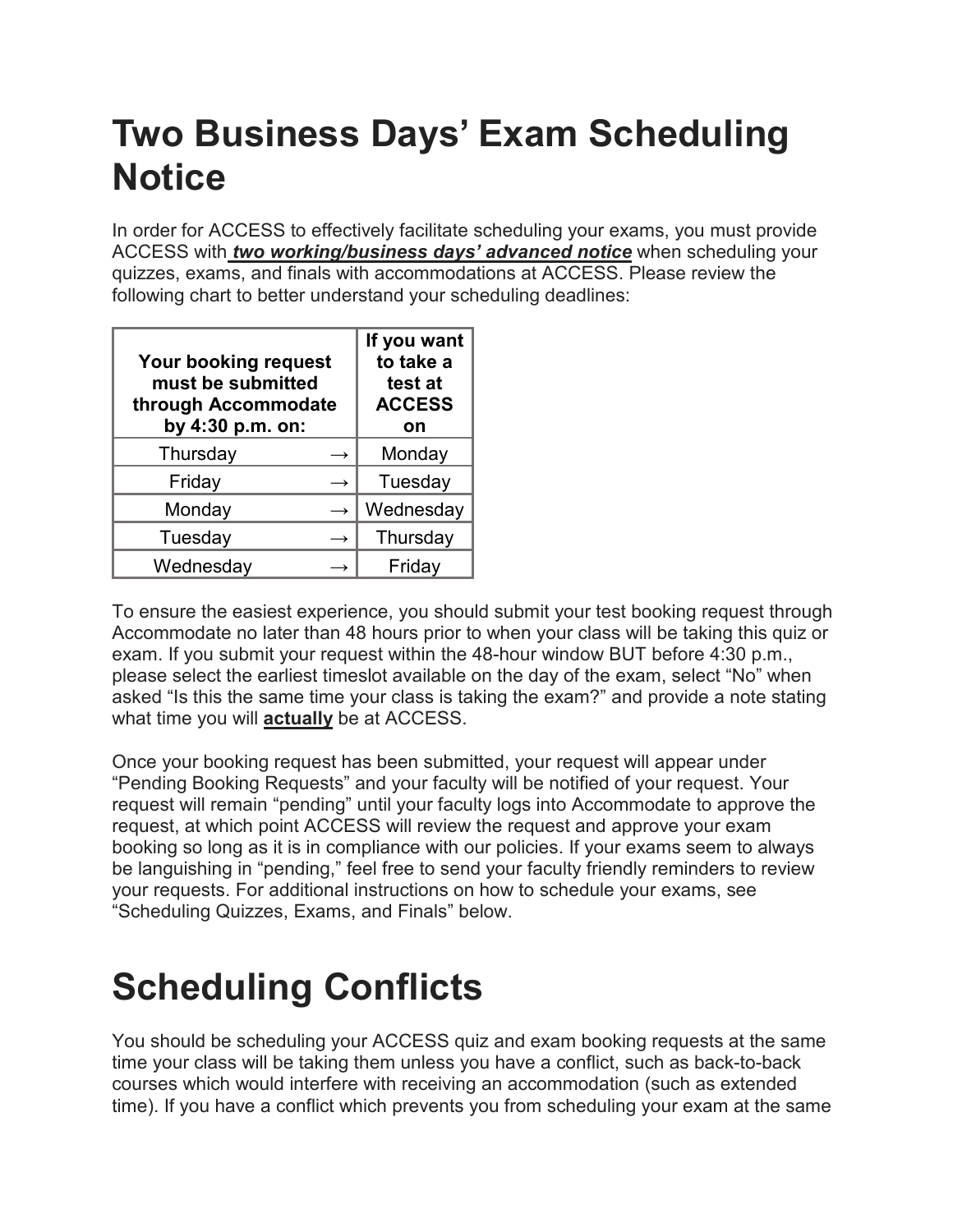time your peers will be taking it, please select "No" when asked "Is this the same time your class is taking the exam?" and provide an explanation before submitting your booking request for *the time at which you will be taking your exam at ACCESS*. To minimize confusion, it is best to communicate with faculty prior to submitting a request to take an exam at an alternative time.

## **Scheduling Late Afternoon/Evening Exams**

If your class meets at a time later than 2 p.m., you may schedule your exam booking with ACCESS for the same time your class meets. If your instructor permits you to start the exam earlier than the class, you may schedule your exam for a time earlier that afternoon.

If you have extended time as an accommodation and are scheduling an exam booking at a time alternative to class-time for a class which meets earlier than 2 p.m., you must schedule your exam no later than 2 p.m. If you are scheduling a make-up exam, it must also be scheduled no later than 2 p.m.

All exams for classes which meet up until and including 2 p.m. must be completed by 4:30 p.m.

*In other words: the only reason you should be testing at ACCESS after 4:30 p.m. is if you are enrolled in a late afternoon/evening class and you are taking an exam concurrent with your class that day.*

## **Scheduling Quizzes, Exams, and Finals**

Scheduling your quizzes and exams through Accommodate is fairly easy. Please follow these instructions; if you encounter difficulties, please let us know and we will help!

**Step 1:** Log-in to [Accommodate.](https://siue-accommodate.symplicity.com/)

**Step 2:** Click the "Testing Room" tab at the top of your screen.

**Step 3:** On the new screen, you will see "Pending Booking Requests" on the left and "Approved Booking Requests" on the right (you should have none approved if you are just starting). Click on the "New Booking Request" button.

**Step 4:** On the next screen, select your course from the pulldown menu.

**Step 5:** Fill in the time and date for your first known quiz or exam.

**Step 6:** Click on "Refine Results" to ensure there is availability at ACCESS, which is displayed on the right.